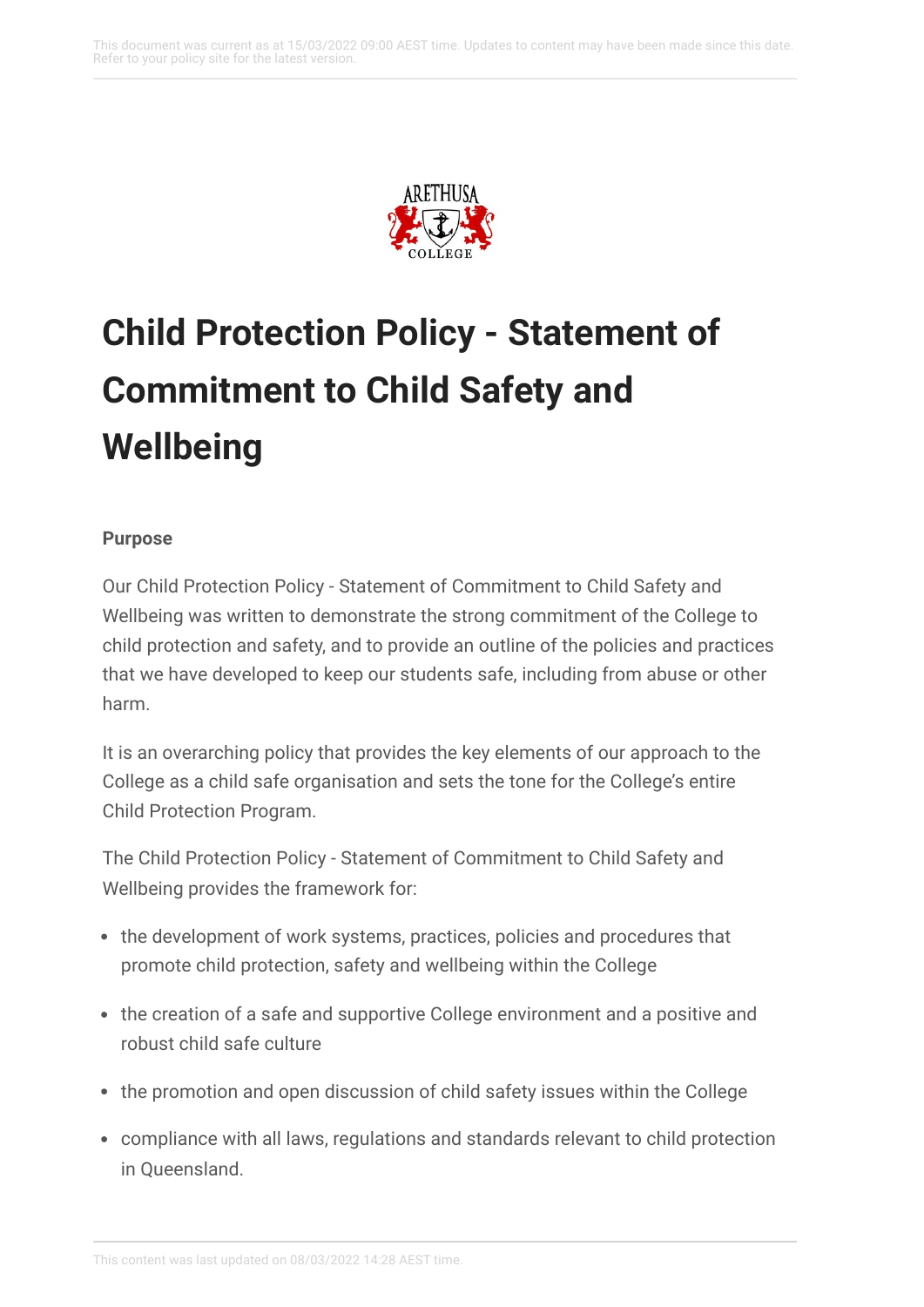This document was current as at 15/03/2022 09:00 AEST time. Updates to content may have been made since this date. Refer to your policy site for the latest version.

#### **Scope**

This Child Protection Policy - Statement of Commitment to Child Safety and Wellbeing applies to all adults in the College community, including staff, Volunteers, Contractors, External Education Providers, parents/carers and other family members. This Policy applies in all College environments, both physical and online, and on-site and off-site College grounds (e.g. camps and excursions).

#### **Statement of Commitment to Child Safety and Wellbeing**

Arethusa College is committed to providing education and care to children and young people to assist them to develop into high achieving, supported students, positively connected to each other and to the communities in which they live and which they will serve.

All children and young people who come to Arethusa College have a right to feel and be safe. We are committed to the safety and wellbeing of all children and young people.

We have a zero tolerance for child abuse and other harm and are committed to acting in students' best interests and keeping them safe from harm.

The College regards its child protection responsibilities with the utmost importance and is committed to providing the necessary resources to ensure compliance with all relevant child protection laws and regulations and maintaining a child safe culture.

Each member of the College Community has a responsibility to understand the important and specific role they play individually, and collectively, to ensure that the wellbeing and safety of all students is at the forefront of all that they do, and every decision they make.

#### **National Principles for Child Safe Organisations**

The College's commitment to child safety is based on the National Principles for Child Safe Organisations that have been published by the Australian Human Rights Commission following a recommendation from the Royal Commission into Institutional Responses to Child Sexual Abuse.

1. Child safety and wellbeing is embedded in organisational leadership, governance and culture.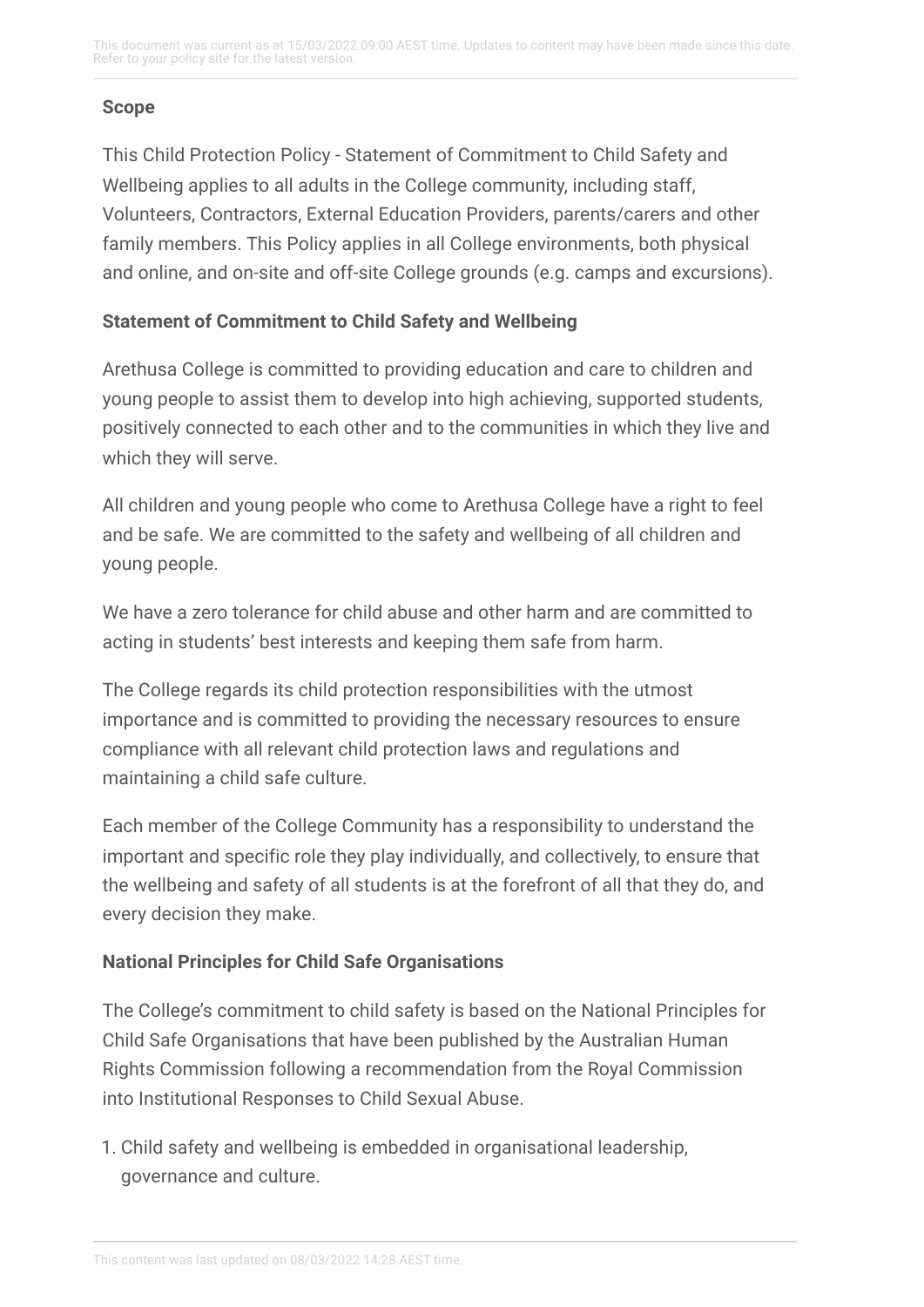- 2. Children and young people are informed about their rights, participate in decisions affecting them and are taken seriously.
- 3. Families and communities are informed and involved in promoting child safety and wellbeing.
- 4. Equity is upheld and diverse needs respected in policy and practice.
- 5. People working with children and young people are suitable and supported to reflect child safety and wellbeing values in practice.
- 6. Processes to respond to complaints and concerns are child focused.
- 7. Staff and volunteers are equipped with the knowledge, skills and awareness to keep children and young people safe through ongoing education and training.
- 8. Physical and online environments promote safety and wellbeing while minimising the opportunity for children and young people to be harmed.
- 9. Implementation of the National Child Safe Principles is regularly reviewed and improved.
- 10. Policies and procedures document how the organisation is safe for children and young people.

# **Children and Young People's Rights to Safety, Information and Participation**

Arethusa College is a child safe and child-centred organisation. Our environment is friendly and welcoming to all children and young people.

We actively seek to include students in decisions that affect them. This includes decisions about organisational planning, delivery of services, management of facilities, and classroom learning and assessment environments.

We ensure students know about their rights to safety, information and participation. We recognise the importance of friendships and support from peers. We actively seek to understand what makes students feel safe in our organisation and regularly communicate with students about what they can do if they feel unsafe.

# **Parents/Carers, Families and Community Involvement at the College**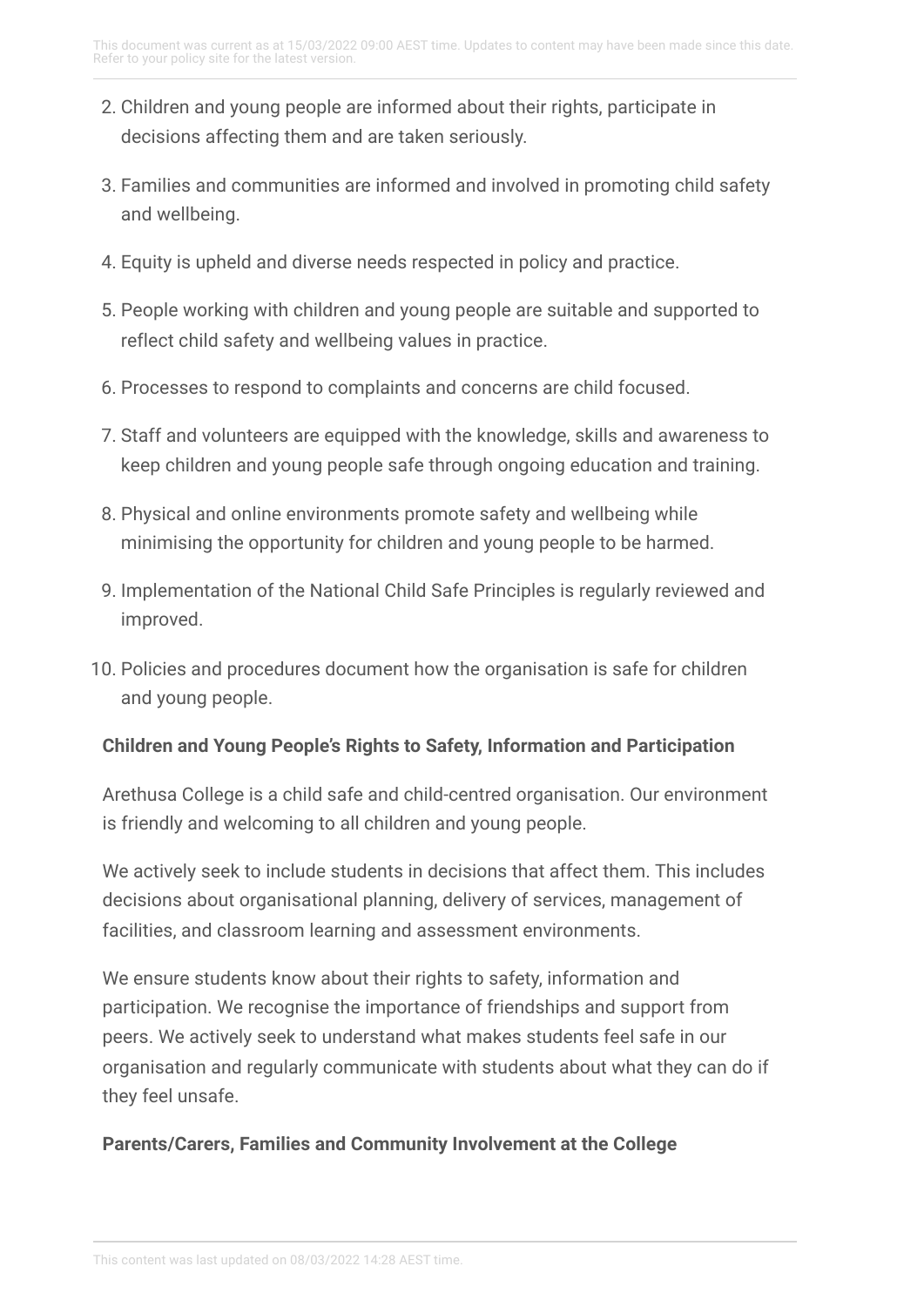The College recognises that parents and carers have the primary responsibility for the upbringing and development of their children. We ensure they participate in decisions affecting their children.

We ensure families and relevant communities know about the College's operations and policies, including its Child Protection Policy - Statement of Commitment to Child Safety and Wellbeing and Child Protection Codes of Conduct, record keeping practices, risk management, and complaints and investigation processes.

We actively seek to include families and relevant communities in decisions about organisational planning, delivery of services, management of facilities, and classroom learning and assessment environments.

We build cultural safety at the College through partnerships with relevant communities.

### **Valuing Diversity in the College Community**

Our College values diversity and does not tolerate any discriminatory practices. To achieve this, we:

- support the cultural safety, participation and empowerment of Aboriginal and Torres Strait Islander students and their families
- support the cultural safety, participation and empowerment of students from culturally and/or linguistically diverse backgrounds and their families
- support students with disability and their families and act to promote their participation
- support students and families of diverse sexuality and act to promote their participation
- seek to recruit a workforce that reflects a diversity of cultures, abilities and identities
- ensure all staff, Direct Contact Volunteers and Direct Contact Contractors have training about Aboriginal and Torres Strait Islander cultures, disability, culturally and/or linguistically diverse backgrounds, and those with particular experiences or needs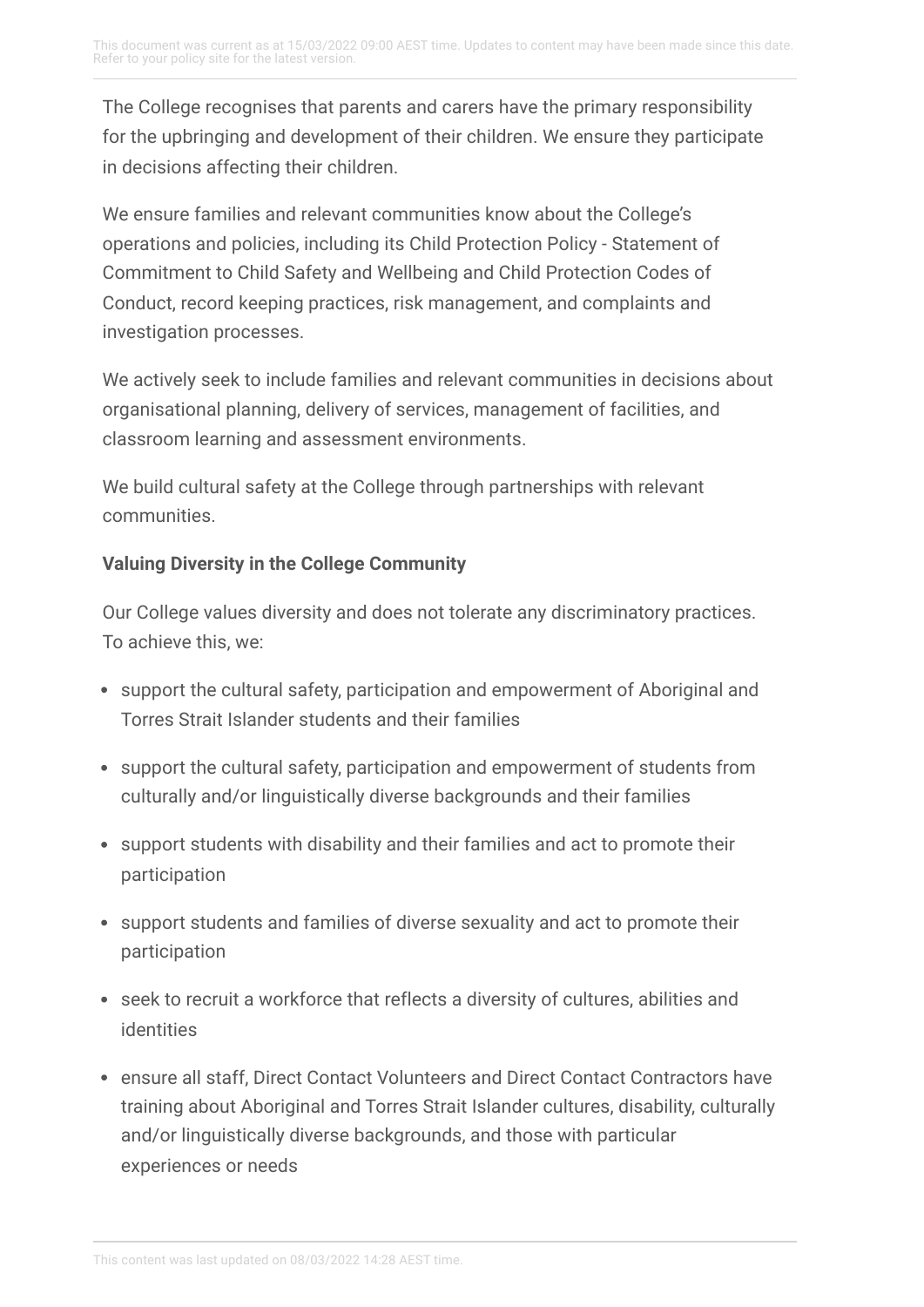- have a physical environment that actively celebrates diverse cultures and recognises cultural difference
- commit to ensuring our facilities promote the inclusion of students of all abilities.

#### **Our Child Protection Program**

Arethusa College is committed to the effective implementation of our Child Protection Program and ensuring that it is appropriately reviewed and updated. We adopt a risk management approach by identifying key risk indicators and assessing child safety risks based on a range of factors including the nature of our College's activities, physical and online environments and the characteristics of the student body.

Our Child Protection Program relates to all aspects of child safety and protecting students from abuse or other harm, and establishes work systems, practices, policies and procedures to create and maintain a child safe environment and culture at the College. It includes:

- Child Protection Codes of Conduct
- clear information as to what constitutes child abuse and other harm and associated key indicators of abuse or other harm
- clear procedures for reporting child safety incidents or concerns internally, and for responding to allegations of child abuse or other harm
- strategies to support, encourage and enable staff, Volunteers, Contractors, parents/carers and students to understand, identify, discuss and report child safety matters
- procedures for recruiting and screening Board members, the Management Team, staff, Volunteers and Contractors
- procedures for reporting to external agencies, including Mandatory Reporting, and Reporting to Police
- pastoral care strategies designed to empower students and keep them safe
- strategies to support and encourage the participation and inclusion of all students in including Aboriginal and Torres Strait Islander students, students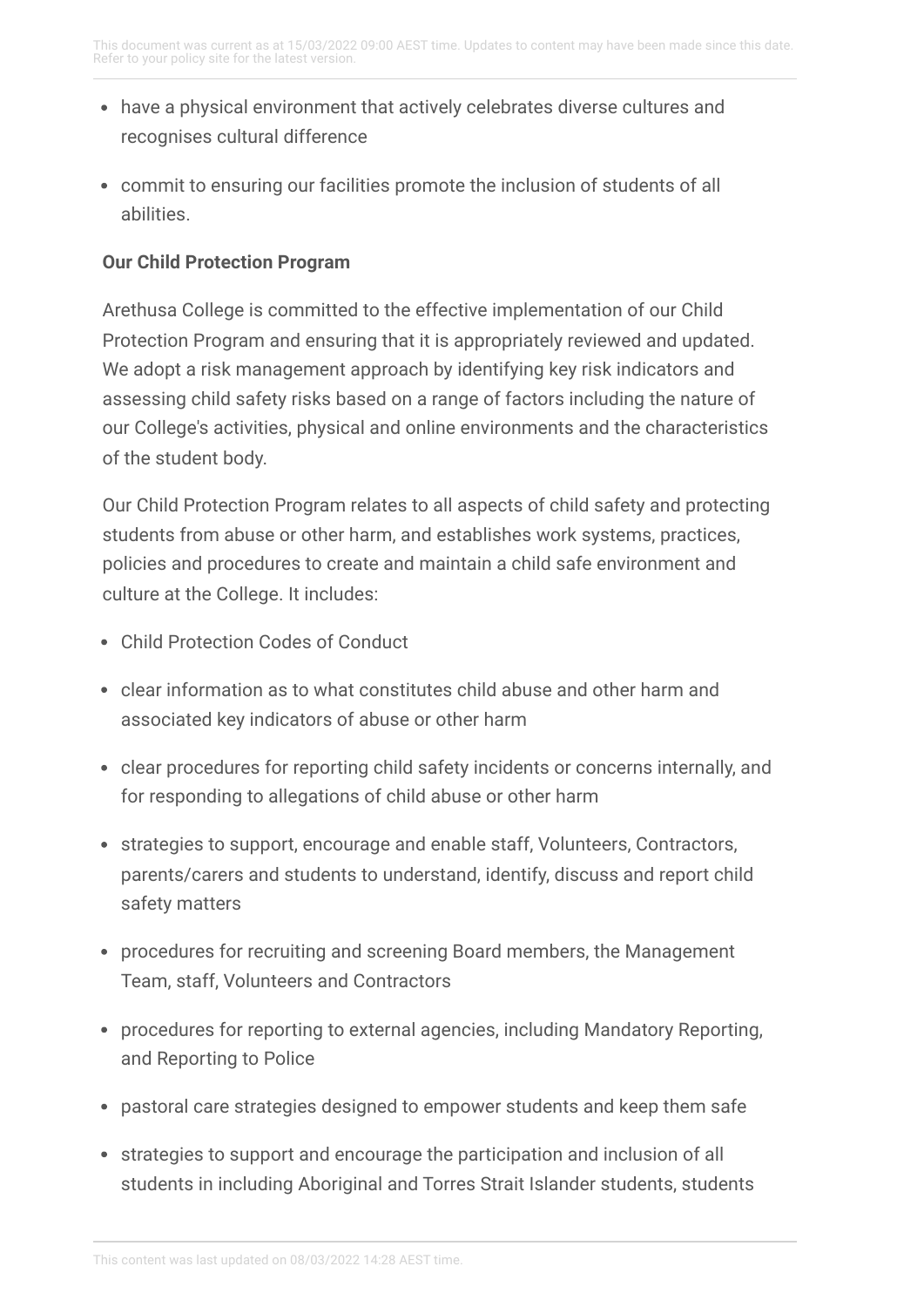from culturally and/or linguistically diverse backgrounds and students with disability

- child protection training
- information regarding the steps to take after a disclosure of abuse or other harm to protect, support and assist students
- guidelines with respect to record keeping and confidentiality
- policies to ensure compliance with all relevant laws, regulations and standards (including the Blue Card Child and Youth Risk Management Strategy and National Principles for Child Safe Organisations requirements)
- a system for continuous review and improvement.

As a part of Arethusa College's induction process, all staff and Direct Contact Volunteers are required to complete induction in our child protection policies, practices and procedures, and also receive annual refresher and ongoing child protection training.

Staff, Direct Contact and Regular Volunteers, and Direct Contact and Regular Contractors are supported and supervised during their engagement by the College to ensure that they are compliant with the College's approach to child safety.

### **Reporting Child Safety Incidents or Concerns to the College**

Our Child Protection Program provides detailed guidance for Board members, staff, Volunteers and Contractors on how to identify key indicators of child abuse and other harm and how to report child safety incidents or concerns internally to one of our College's Child Protection Contact Officers. It also contains detailed procedures with respect to the reporting of child abuse incidents to relevant external authorities.

Students at the College are provided with information about and encouraged to use multiple pathways to raise child safety incidents or concerns about or at the College. These include informal and formal ways, an 'anonymous' way, and through external child advocacy or child safety organisations. Formally, as required by the Education (Accreditation of Non-State Schools) Regulation 2017 (Qld), our Child Protection Contact Officers are nominated as the staff members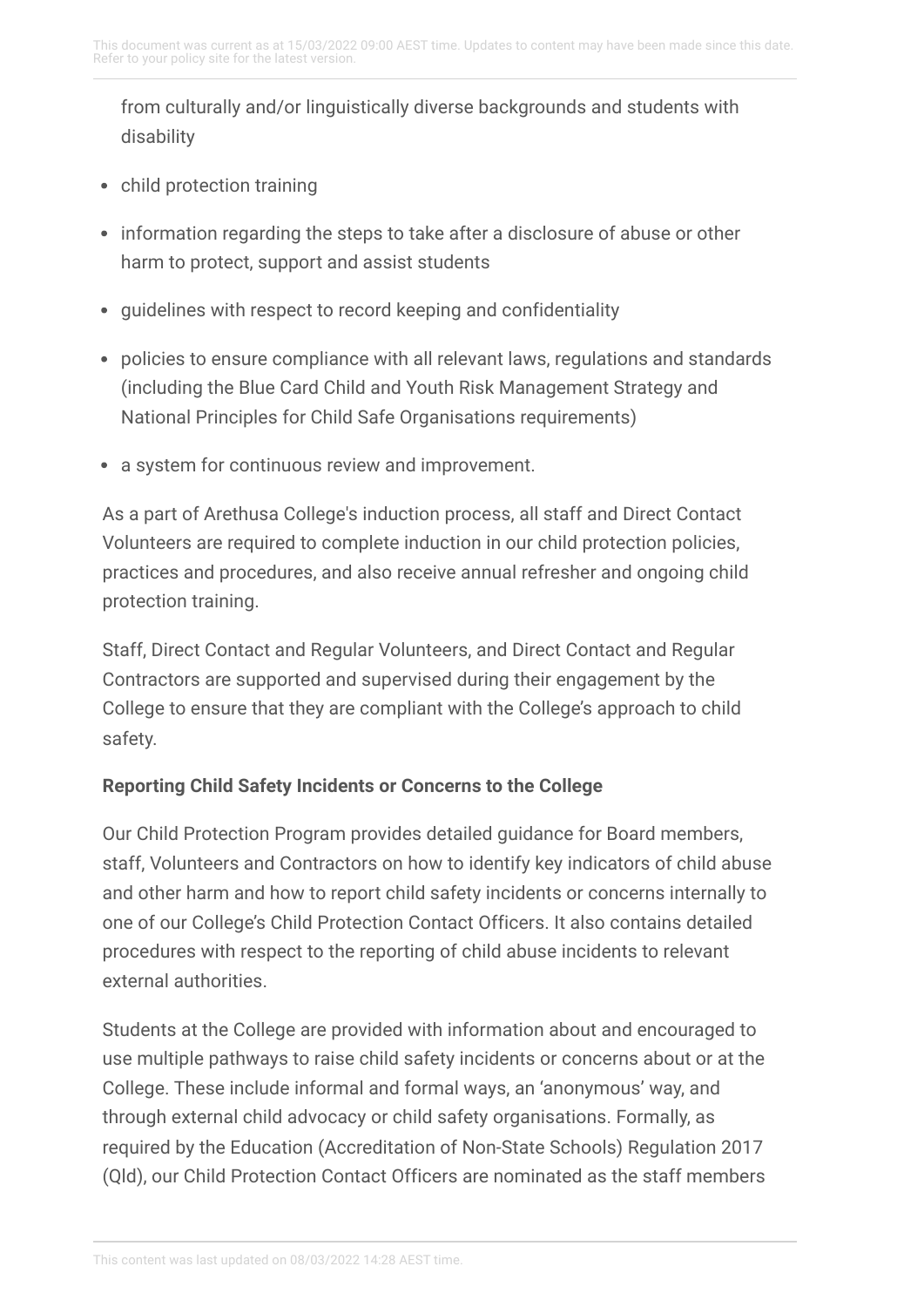to whom students can report concerns about the conduct of another staff member that the student considers is inappropriate.

Parents/carers, family members and other community members who have child safety concerns or who suspect that a child or young person associated with the College may be subject to abuse or other harm can contact the College's Senior Child Protection Contact Officer Lisa Coles by phoning 0402 812 247 or emailing lisa.coles@arethusa.qld.edu.au.

**Any person** can also contact the Executive Principal or Deputy Executive Principal if they have concerns regarding the College's leadership in relation to child safety.

Communications will be treated confidentially on a 'need to know basis'.

# **Whenever there are concerns that a child is in immediate danger the Police should be called on 000.**

#### **The College's Response to Child Safety Incidents or Concerns**

The College will take appropriate, prompt action in response to all child safety incidents or concerns, including allegations, complaints or disclosures of child abuse or other harm, breaches of our Child Protection Codes of Conduct and inappropriate behaviour by Staff, Volunteers, Contractors, students, parents/carers, Visitors and other members of the College community. The College's response will include:

- all matters that meet the required relevant thresholds being reported externally to Child Safety Services, the Police or the Queensland College of Teachers, depending on the issues raised
- the College fully cooperating with any resulting investigation by an external agency
- protecting any student connected to the child safety incident or concern until it is resolved and providing ongoing support to those affected
- securing and retaining records of the child safety incident or concern and the College's response to it.

For information about the College's legal obligations to respond to and report child abuse and other harm, refer to the College's Procedures for Responding to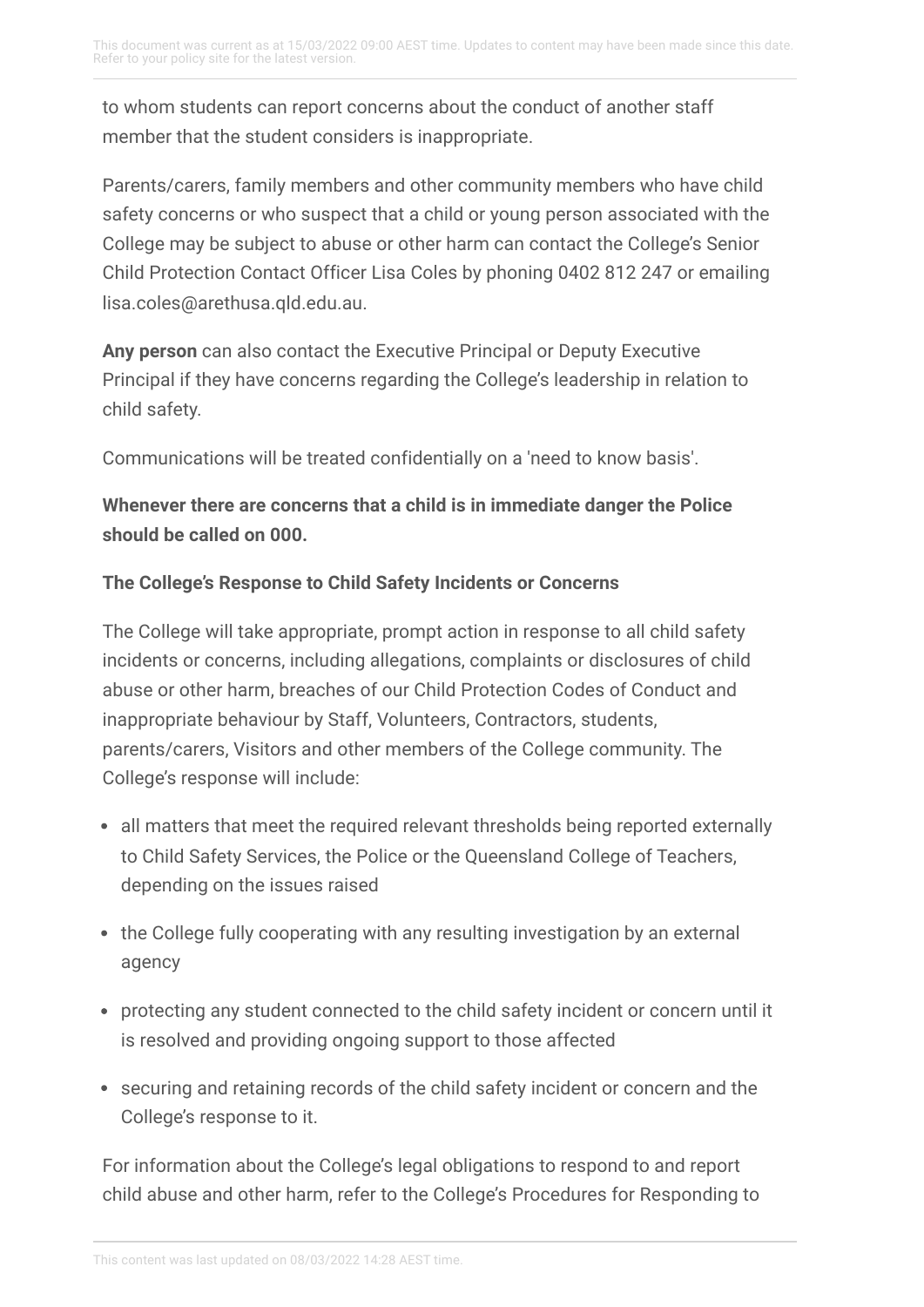and Reporting Harm, or Allegations of Harm (to Students Under 18 Years).

## **Responsibilities for Child Protection at the College**

Child protection is everyone's responsibility. All adults in the College Community have a shared responsibility for contributing to the safety and protection of students. Specific responsibilities include:

#### The College's Child Protection Contact Officers

Our Child Protection Contact Officers are a point of contact for raising child safety concerns within the College. They are also responsible for championing child safety within the College and assisting in coordinating responses to child safety incidents.

The Senior Child Protection Contact Officer has additional child protection responsibilities, such as being a first point of contact for all child safety concerns or queries for the wider community, and coordinating the College's response to child safety incidents in consultation with the Management Team and the Board.

### The Board

The Board is responsible for approving our Child Protection Program and ensuring that the College has appropriate resources to effectively implement our Child Protection Program.

#### The Executive Principal

The Executive Principal is responsible, and will be accountable for, the operational management of the College, and the Child Protection Program. The Executive Principal is responsible for taking all practical measures to ensure that this Child Protection Policy - Statement of Commitment to Child Safety and Wellbeing and the College's Child Protection Program is implemented effectively and that a strong and sustainable child safe culture is maintained within the College.

### The Management Team

Each member of the Management Team is required to ensure that appropriate resources are made available in their area of operations to allow the College's Child Protection Program to be effectively implemented within the College, and to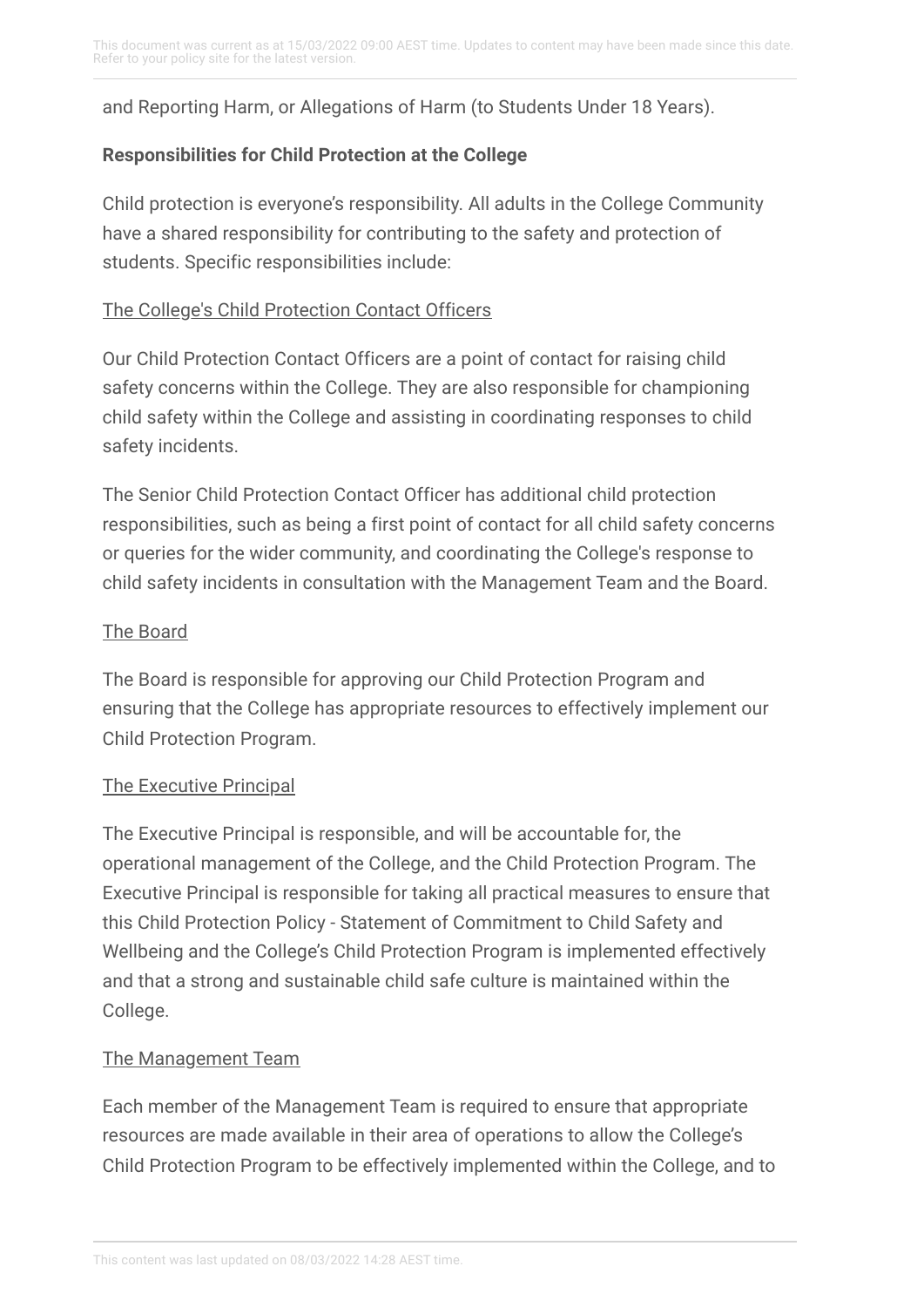support the Executive Principal in the practical application of the College's child protection strategies, policies, procedures and work systems.

## **Staff**

All staff are required to comply with our Child Protection Policy - Statement of Commitment to Child Safety and Wellbeing and Child Protection Codes of Conduct, be familiar with our Child Protection Program and understand their legal obligations with respect to the reporting of child abuse and other harm, and Blue Cards.

It is each individual's responsibility to be aware of key indicators of abuse and other harm, to be observant, and to raise all child safety incidents and concerns with one of the College's Child Protection Contact Officers.

### Volunteers

All Volunteers at the College are responsible for contributing to the safety and protection of students in the College environment.

All Direct Contact and Regular Volunteers are required to comply with our Child Protection Policy - Statement of Commitment to Child Safety and Wellbeing and Child Protection Codes of Conduct and understand their legal obligations with respect to the reporting of child abuse and other harm.

It is each Direct Contact and Regular Volunteer's responsibility to be aware of key indicators of child abuse and other harm, to be observant, and to raise all child safety concerns with one of the College's Child Protection Contact Officers.

### **Contractors**

All Contractors engaged by the College are responsible for contributing to the safety and protection of students in the College environment.

All Direct Contact and Regular Contractors engaged by the College are required to comply with our Child Protection Policy - Statement of Commitment to Child Safety and Wellbeing and Child Protection Codes of Conduct and understand their legal obligations with respect to the reporting of child abuse and other harm. The College may include this requirement in the written agreement between it and the Contractor.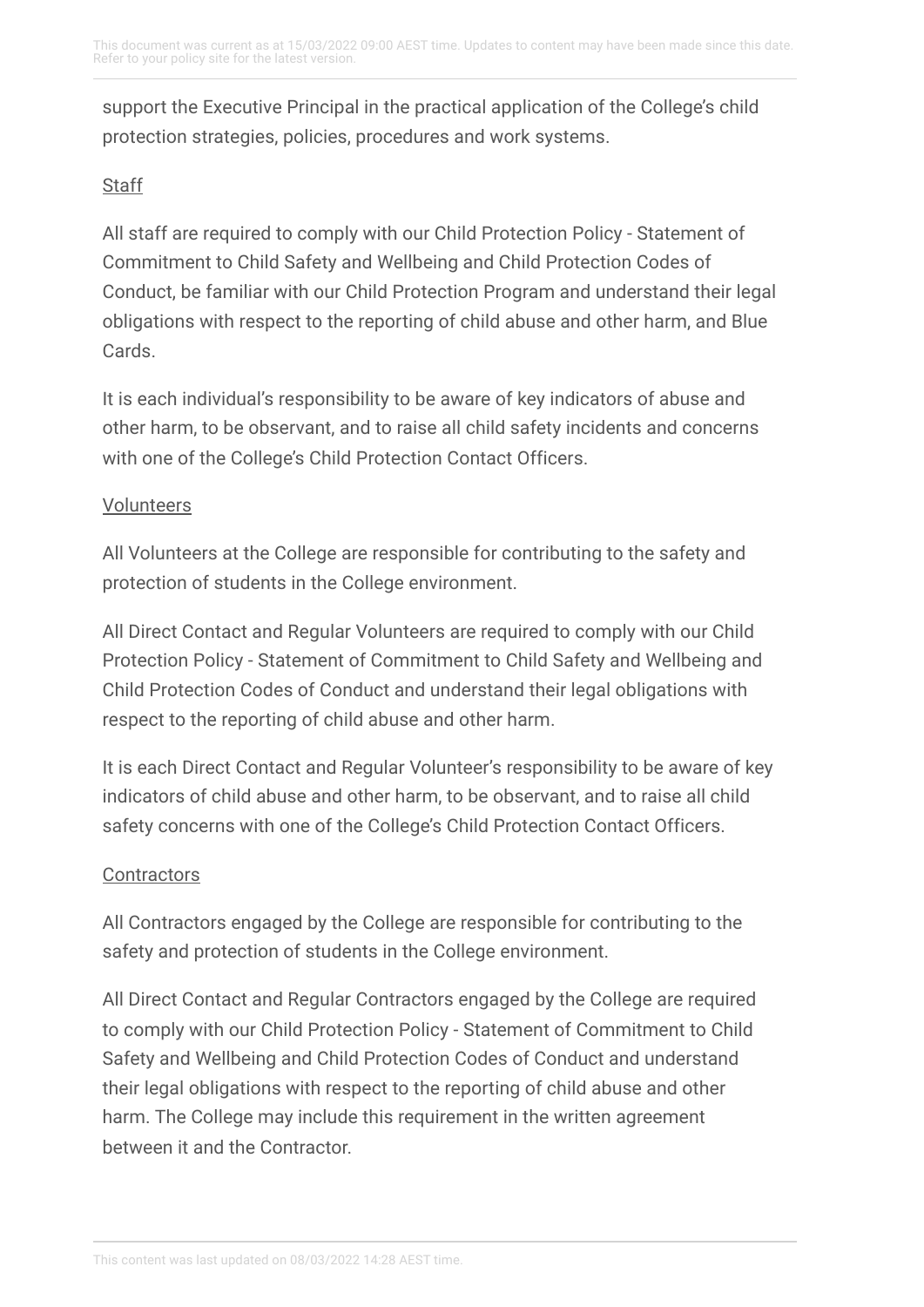Direct Contact and Regular Contractors include, for example, maintenance and building personnel, consultants, casual teachers, tutors, sports coaches and College cleaners. This also includes music teachers and other extra-curricular teachers and instructors who are engaged by students and their families directly, rather than the College, but have an agreement with the College to use the College's facilities.

#### External Education Providers

An External Education Provider is any organisation that the College has arranged to deliver a specified course of study that is part of the curriculum, to a student or students enrolled at the College. The delivery of such a course may take place on College premises or elsewhere.

All External Education Providers engaged by the College are responsible for contributing to the safety and protection of students in all College environments. All External Education Providers engaged by the College are required by the College to comply with our Child Protection Policy - Statement of Commitment to Child Safety and Wellbeing and Child Protection Codes of Conduct.

Arethusa College may include this requirement in the written agreement between it and the External Education Provider.

### **Child Safe Human Resources Management**

Arethusa College applies best practice standards in the recruitment and screening of staff and Direct Contact Volunteers. Our recruitment procedures comply with the College's Child Protection Human Resources Management and ensure that all reasonable steps are taken to engage the most suitable and appropriate people to work with children and young people. All prospective staff, Direct Contact Volunteers and Direct Contact Contractors are required to maintain a valid Blue Card.

The College ensures that the College's Management Team, staff and Direct Contact Volunteers and Direct Contact Contractors undergo child protection induction, and ongoing education and training as part of our commitment to safeguarding children and young people from harm.

Staff, Direct Contact Volunteers and Direct Contact Contractors are subject to regular supervision and performance monitoring whilst engaging with students.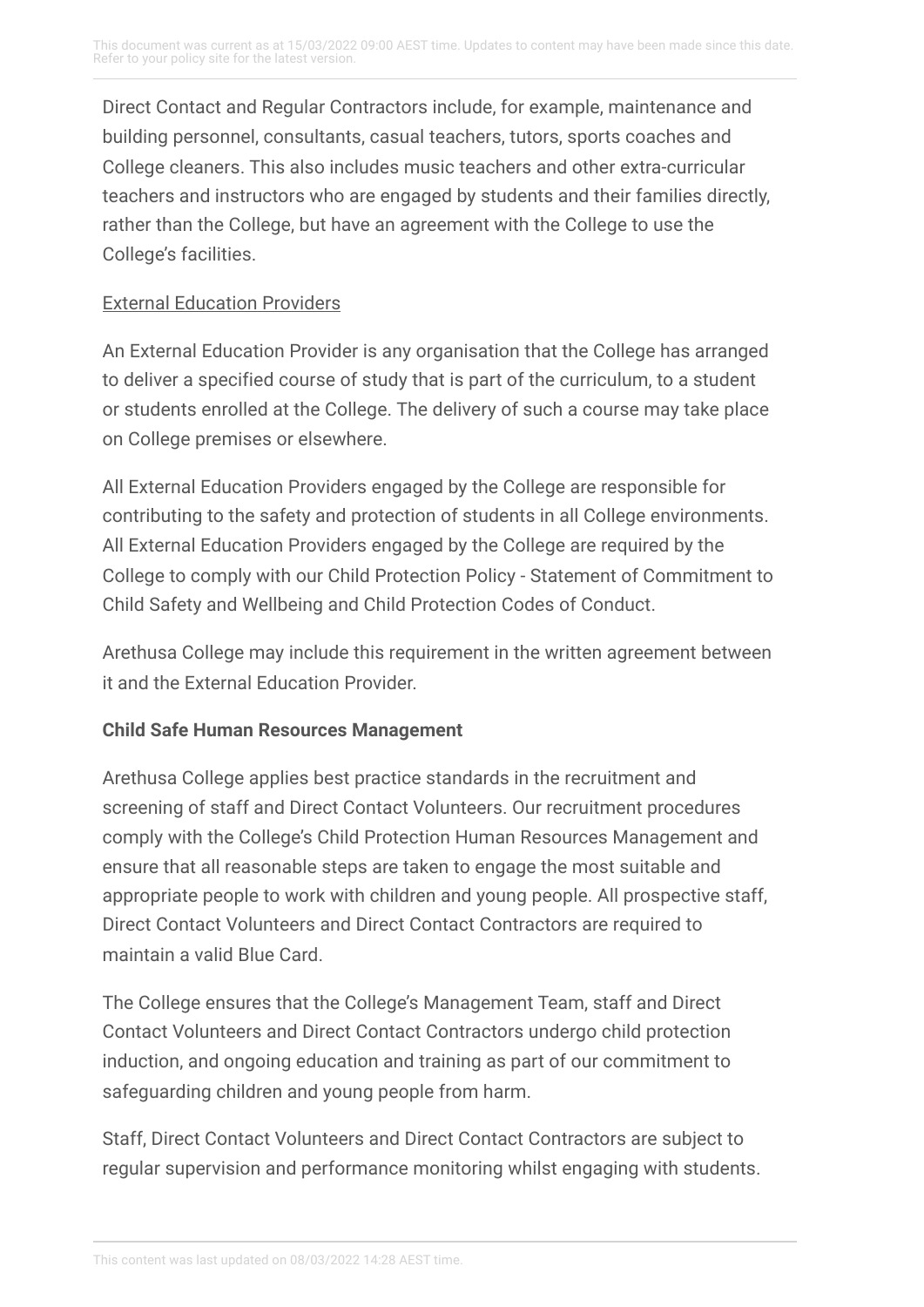The College ensures that professional development programs for staff include child protection education and training programs.

## **Child Safe Risk Management**

The College recognises the importance of a risk management approach to minimising the potential for child abuse or harm to occur and we use this information to inform our policies, procedures and activity planning.

The College has developed a comprehensive Risk [Management](https://arethusa.policyconnect.com.au/module/237/page/README.md) Program to assist in the identification, assessment and management of child protection risks in all College environments.

### **Record Keeping**

The College has a Child Protection Record Keeping Policy and is committed to best practice record keeping. In accordance with our policy, and as required by our Procedures for Responding to and Reporting Child Safety Incidents or Concerns, all internal and external reports of child safety incidents and concerns, as well as any other responses by the College are recorded.

In maintaining records of child safety incidents or concerns, the College maintains confidentiality and privacy for students and families in accordance with federal and state privacy legislation.

# **Policy and Program Review**

Arethusa College is committed to the continuous improvement of our Child Protection Program. The Program is regularly reviewed for overall effectiveness and to ensure compliance with all child protection related laws, regulations and standards.

The College is committed to actively seeking, actioning, and incorporating into this Policy, feedback from students, families, the wider College community, staff, Volunteers and Contractors, and will communicate any adjustments or amendments widely throughout the College community.

# **Non-Compliance with Our Child Protection Policy - Statement of Commitment to Child Safety and Wellbeing**

Arethusa College enforces this Child Protection Policy - Statement of Commitment to Child Safety and Wellbeing and our Child Protection Codes of